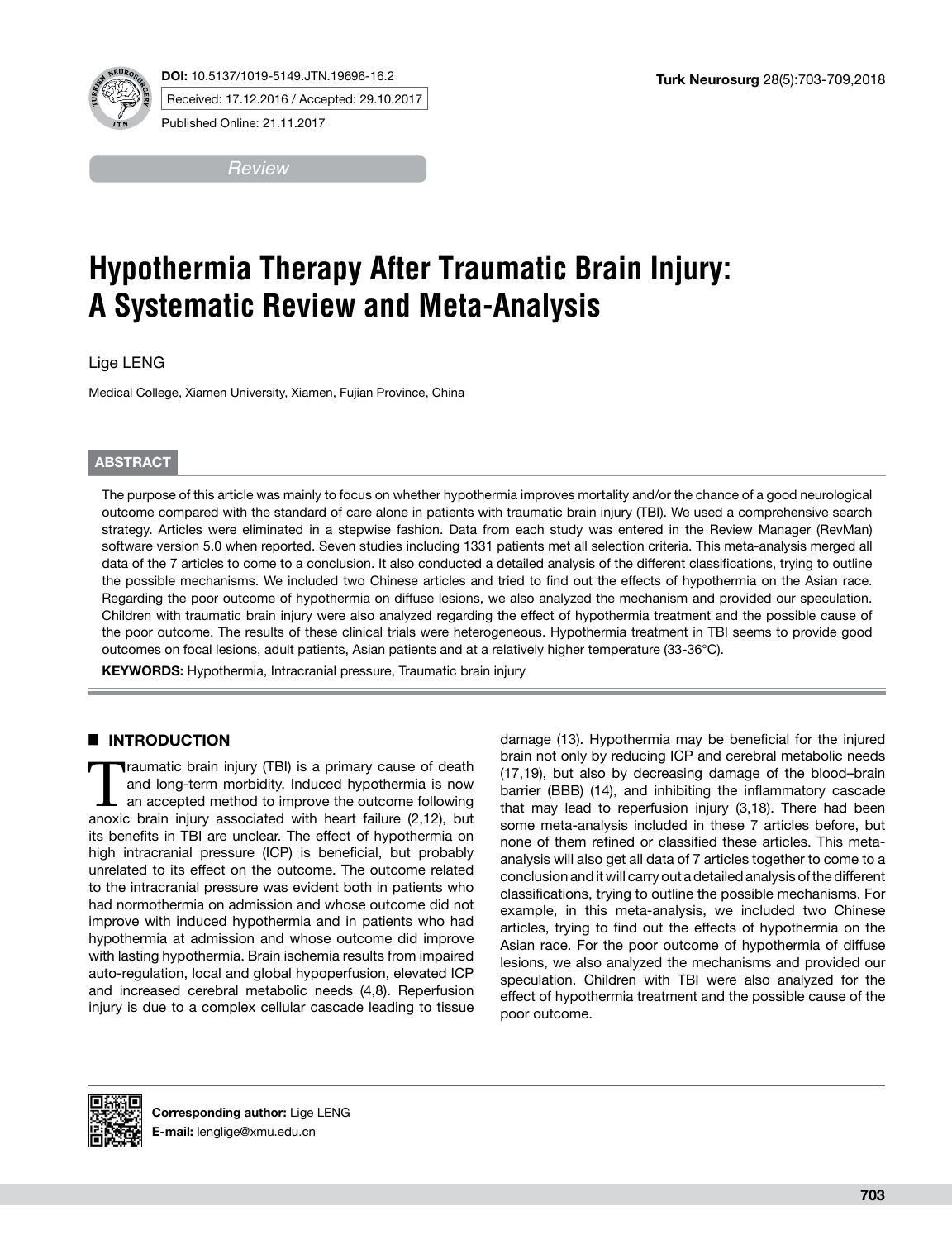#### █ **QUESTION**

The purpose of this review was to answer the following question: In patients with TBI without major contraindications (e.g., hypotension, ongoing hemorrhage), does mild-tomoderate (32º–36ºC) hypothermia, in addition to standard of care, improve mortality and/or the chance of a good neurological outcome (Glasgow Outcome Scale [GOS] score) at a specified time after rehabilitation, compared with the standard of care alone? The GOS is a widely used 5-point scale measuring neurological outcome where 1 indicates death, 2–3 indicates vegetative state or dependent living, and 4–5 indicates independent living or return to work/school.

#### █ **MATERIAL and METHODS**

#### **Search Strategy and Selection Criteria**

We followed the recommendations of the Cochrane Handbook for Systematic Reviews of Interventions and the QUOROM (quality of reporting of meta-analyses) statement in this meta-analysis. We developed a comprehensive search strategy and using the database with appropriate keywords, searched the MEDLINE, Pubmed clinical trials, Web of Science, the Cochrane Central Register of Controlled Trials, the Cochrane Database of Systematic Reviews, Papers First and Proceedings First. In addition, we hand-searched conference proceedings, abstracts and the bibliographies of other literature reviews and of all short-listed studies.

#### **Data Extraction and Quality Assessment**

Articles were then eliminated in stepwise fashion (Figure 1). First the duplicates were eliminated and then we eliminated clearly irrelevant papers that did not meet our inclusion criteria based on the title or abstract. The remaining papers were retrieved for full-text review by 1 reviewer and short-listed for final review if the reviewer could not eliminate the possibility that the paper was a clinical trial of hypothermia for TBI. All short-listed papers that had not been eliminated by this stage were reviewed in their entirety by 2 independent reviewers according to an a priori protocol. We assessed agreement on inclusion and exclusion between the 2 reviewers as a simple ratio of studies agreed on to total studies assessed. Data in the form of mortality and dichotomized GOS were extracted in duplicate by 2 independent reviewers.

#### **Data Analysis**

Data from each study was entered in the Review Manager (RevMan) software version 5.0 for Windows (The Nordic Cochrane Centre, The Cochrane Collaboration). As there was significant clinical heterogeneity among the studies, we chose to perform a random effects meta-analysis using RevMan to calculate relative risk (RR) and absolute risk with 95% confidence intervals (CIs) for mortality. We tested for the presence of statistical heterogeneity using the  $\chi^2$ test and  $l^2$  value, using a priori–defined cutoffs of p<0.10 or I 2 >50%. In case these cutoffs were surpassed, we planned



**Figure 1:** Flow chart showing the elimination of articles.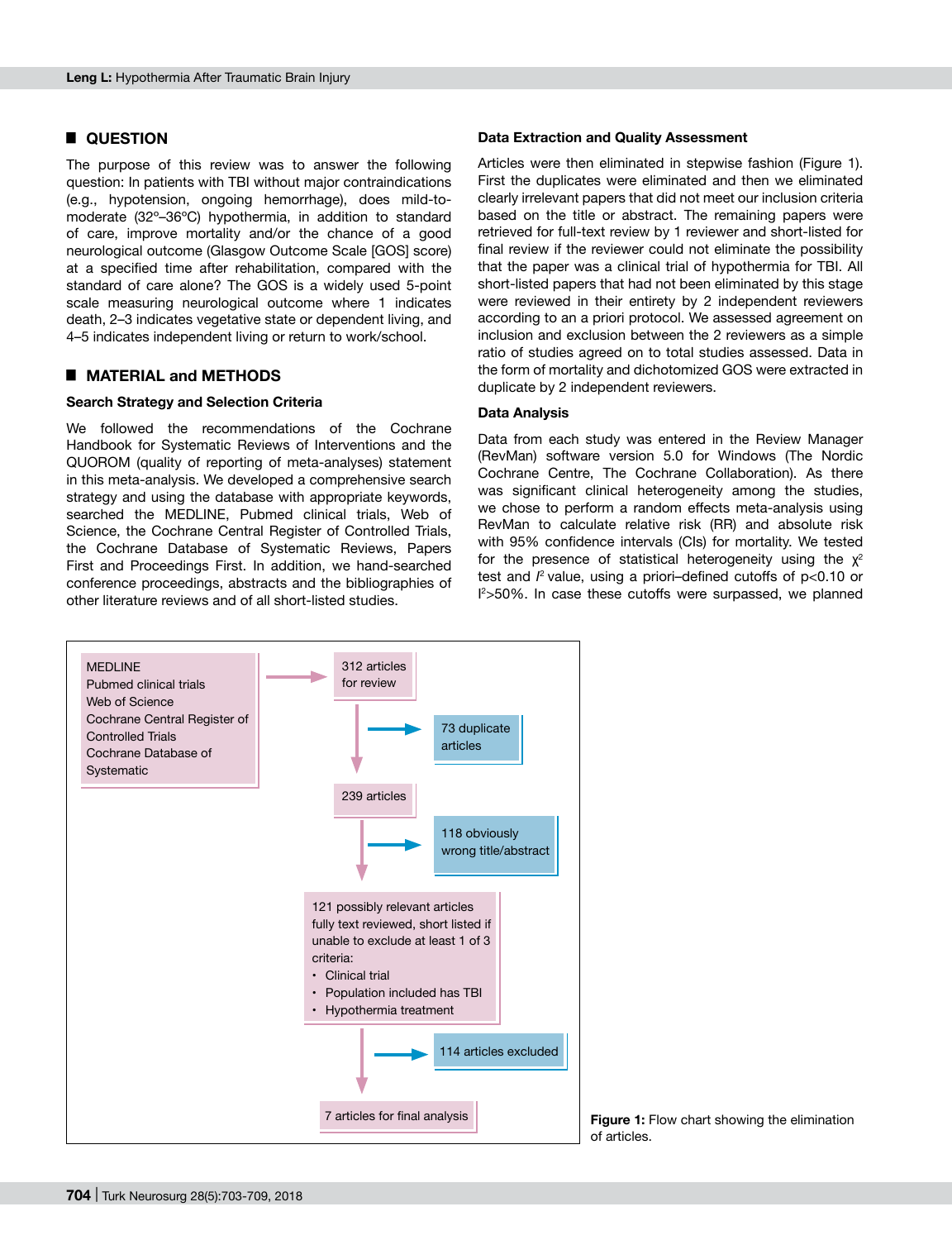sensitivity analyses with low-quality studies removed. We also constructed a funnel plot to assess the likelihood of publication bias.

# █ **RESULTS**

Seven studies including 1331 patients met all selection criteria and were identified (Table I) (1,6,7,10,11,15,20). Of these 7 trials, 2 were conducted in China and the remaining five were conducted as multicenter studies in many countries. Six trials compared the effect of hypothermia treatment versus regular treatment. One trial divided the patients into three groups. One group was induced hypothermia, at 35-36°C; one group mild hypothermia, at 33-34°C; and one group normal temperature. In order to make a comprehensive analysis, we will define the first two groups as one hypothermia group.

All 7 studies included mortality data and also had data on functional outcome (dichotomized GOS). All 7 studies evaluated a short-term (24–48 hours) cooling strategy. There was significant heterogeneity among studies in the following areas: study quality, outcome assessment blinding described in 4/6 studies, various depth/duration of hypothermia and criteria for re-warming in hypothermia protocols, and variations in the control group mortality (Table I). None of the pooled estimates met the a priori criteria for statistical heterogeneity (Figures 2, 3). When data from 7 included studies were pooled, there was no statistical difference for patients receiving hypothermia for mortality (RR 1.21, 95% CI 0.93-1.57) and also no statistical difference for good neurological outcome (GOS score of 4 or 5) (RR1.00, 95% CI 0.80-1.21) (Figures 2, 3).

Two Chinese studies showed that hypothermia treatment had better effects on Asian patients, and this seems related to controlled hypothermia at a little higher temperature (33-36°C) (10,20).

Clifton et al. discovered that there was a significant interaction between treatment and presence of surgically removed haematoma compared with diffuse brain injury (p=0.001) (7). We tried to analyze the possible reasons (Figure 4).

Hutchison et al. indicated that in children with severe TBI, hypothermia therapy that is initiated within 8 hours after injury and continued for 24 hours does not improve the neurologic outcome and may increase mortality (11). We also tried to analyze the possible mechanism (Figure 5).

|                                                                                                           | hypothermia |       | normal temperature |       | Odds Ratio |                     | Odds Ratio         |
|-----------------------------------------------------------------------------------------------------------|-------------|-------|--------------------|-------|------------|---------------------|--------------------|
| Study or Subgroup                                                                                         | Events      | Total | Events             | Total | Weight     | M-H, Fixed, 95% CI  | M-H, Fixed, 95% Cl |
| Andrews 2015 (1)                                                                                          | 68          | 195   | 51                 | 192   | 33.4%      | 1.48 [0.96, 2.29]   | ╄╦┷                |
| Clifton 2001 (6)                                                                                          | 33.         | 190   | 27                 | 178   | 23.0%      | 1.18 [0.67, 2.05]   |                    |
| Clifton 2011 (7)                                                                                          | 12          | 52    | 8                  | 45    | 6.6%       | 1.39 [0.51, 3.77]   |                    |
| Gengsheng 2010 (10)                                                                                       | 2           | 33    | 5                  | 33.   | 4.7%       | $0.36$ [0.06, 2.01] |                    |
| Hutchison 2008 (11)                                                                                       | 23.         | 108   | 14                 | 117   | 10.6%      | 1.99 [0.97, 4.11]   |                    |
| Marion 1997 (15)                                                                                          | g           | 40    | 10                 | 42    | 7.5%       | $0.93$ [0.33, 2.59] |                    |
| Zhihona 2007 (20)                                                                                         | 13          | 71    | 13                 | 35.   | 14.2%      | $0.38$ [0.15, 0.94] |                    |
| Total (95% CI)                                                                                            |             | 689   |                    | 642   | 100.0%     | 1.21 [0.93, 1.57]   |                    |
| Total events                                                                                              | 160         |       | 128.               |       |            |                     |                    |
| Heterogeneity: Chi <sup>2</sup> = 11.10, df = 6 (P = 0.09); $P = 46\%$<br>100<br>0.01<br>$10^{-1}$<br>n 1 |             |       |                    |       |            |                     |                    |
| Test for overall effect: $Z = 1.40$ (P = 0.16)<br>Normal temperatur<br>Hypothermia                        |             |       |                    |       |            |                     |                    |

**Figure 2:** Forest plot showing relative risk of mortality in trials of hypothermia compared with standard therapy.



**Figure 3:** Forest plot showing relative risk of good neurologic outcome in trials of hypothermia compared with standard therapy.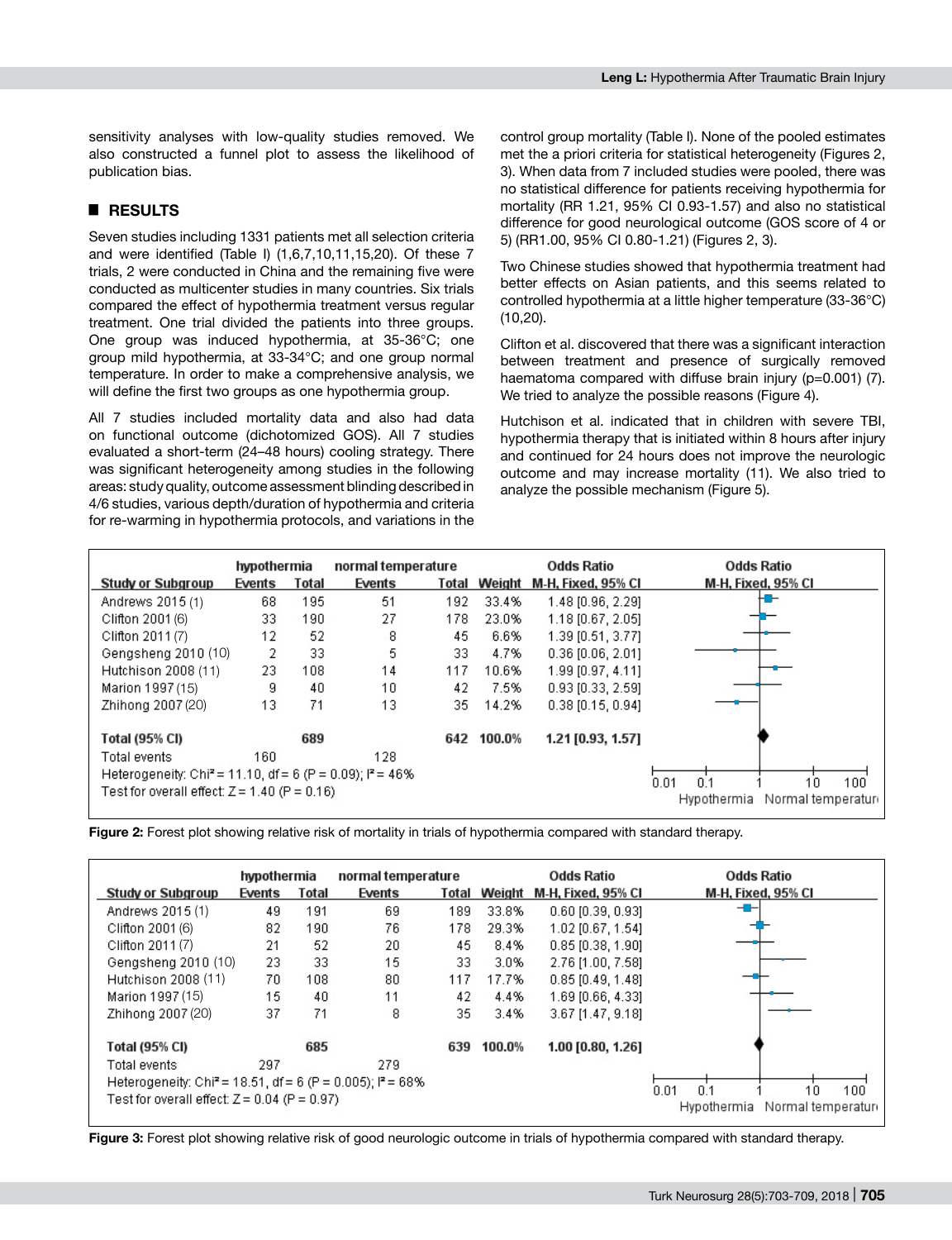# **Table I:** Summary of Included Studies

# **(a) Characteristics of included studies**

| <b>Study</b>           | <b>Population</b>                                                    | Inclusion criteria                            | Time to target<br>temperature | <b>Target</b><br>temperature | <b>Duration</b>            | Rewarming<br>time    |
|------------------------|----------------------------------------------------------------------|-----------------------------------------------|-------------------------------|------------------------------|----------------------------|----------------------|
| Andrews<br>2015(1)     | 387 (195 for hypothermia<br>treatment; 192 at normal<br>temperature) | ICP of more than<br>20 mm Hg                  | not mentioned                 | $32 \sim 35$ °C              | More than<br>48h           | $0.25^{\circ}$ C / h |
| Clifton 2001 (6)       | 368 (190 for hypothermia<br>treatment; 178 at normal<br>temperature) | Glasgow Coma<br>Scale [GCS] score<br>$\leq 8$ | $8.4 \pm 3.0$ h               | $33^{\circ}$ C               | $47.2 \pm 3.0h$            | $18.1 \pm 7.0h$      |
| Clifton 2011 (7)       | 97 (52 for hypothermia<br>treatment; 45 at normal<br>temperature)    | Glasgow Coma<br>Scale [GCS] score<br>$\leq 8$ | not mentioned                 | $33^{\circ}$ C               | 48h                        | 8h                   |
| Hutchison 2008<br>(11) | 225 (108 for hypothermia<br>treatment: 117 at normal<br>temperature) | Glasgow Coma<br>Scale [GCS] score<br>$\leq 8$ | not mentioned                 | $32.5 \pm 0.5^{\circ}$ C     | 24h                        | 8h                   |
| Marion 1997<br>(15)    | 82 (40 for hypothermia<br>treatment; 42 at normal<br>temperature)    | Glasgow Coma<br>Scale [GCS] score<br>$\leq 7$ | 10 <sub>h</sub>               | $32 \sim 33$ °C              | 24h                        | 4h                   |
| Zhihong 2007<br>(20)   | 106 (36 at 35~36°C;<br>35 at 33-34°C; 35 at normal<br>temperature)   | Glasgow Coma<br>Scale [GCS] score<br>$\leq 8$ | 4~6h                          | $35 - 36$ °C:<br>$33-34$ °C  | according to<br><b>ICP</b> | Natural<br>rewarming |
| Gengsheng<br>2010 (10) | 66 (33 for hypothermia<br>treatment: 33 at normal<br>temperature)    | Glasgow Coma<br>Scale [GCS] score<br>$\leq 8$ | 3h                            | $32-34$ °C                   | according to<br><b>ICP</b> | Natural<br>rewarming |

## **(b) Results of included studies**

| <b>Study</b>            | <b>Mortality rate</b>                                                                                                                                    | favorable outcomes                                                                                                             | Complication                                                                             | Follow-up<br>time |
|-------------------------|----------------------------------------------------------------------------------------------------------------------------------------------------------|--------------------------------------------------------------------------------------------------------------------------------|------------------------------------------------------------------------------------------|-------------------|
| Andrews<br>2015 (1)     | The risk of death (hazard ratio,<br>1.45; 95% CI, 1.01 to 2.10;<br>P=0.047), 68 (34.9%) at $32 \sim 35^{\circ}$ C to<br>51 (26.6%) at normal temperature | 49 of 191 patients (25.7%) in the<br>hypothermia group and in 69 of<br>189 patients (36.5%) in the control<br>group $(P=0.03)$ | not mentioned                                                                            | 6 months          |
| Clifton 2001 (6)        | 28(53%) at 33°C;<br>27(48%) at normal temperature                                                                                                        | 82 (43%) at 33°C; 76 (43%)<br>at normal temperature                                                                            | 78 $\pm$ 22% at 33°C;<br>$70 \pm 29\%$ at normal<br>temperature                          | 6 months          |
| Clifton 2011 (7)        | 12(23%) at $33^{\circ}$ C;<br>8 (18%) at normal temperature                                                                                              | 21 (40%) at 33°C; 20 (44%)<br>at normal temperature                                                                            | not mentioned                                                                            | 6 months          |
| Hutchinson<br>2008 (11) | 23 (21%) at 33°C;<br>14 (12%) at normal temperature                                                                                                      | 70 (69%) at 32.5~33.5°C; 80 (78%)<br>at normal temperature                                                                     | not mentioned                                                                            | 6 months          |
| Marion 1997<br>(15)     | 9 (23%) at 33°C;<br>10 (24%) at normal temperature                                                                                                       | 15 (38%) at 33°C;11 (26%)<br>at normal temperature                                                                             | not mentioned                                                                            | 12 months         |
| Zhihong 2007<br>(20)    | 7 (19.4%) at 35~36°C;<br>6 (17.1%) at 33-34°C;<br>13 (37.1%) at normal temperature                                                                       | 19 (52.8%) at 35~36°C; 18 (51.4%)<br>at 33-34°C; 8 (22.9%)<br>at normal temperature                                            | 28 (77.8%) at 35~36°C;<br>56 (160.0%) at<br>33-34°C; 28 (80.0%) at<br>normal temperature | 3 months          |
| Gengsheng<br>2010 (10)  | 2 (6.1%) at $32 \times 34^{\circ}$ C; 5 (15.2%)<br>at normal temperature                                                                                 | 23 (69.7%) at 32~34 °C; 15 (45.4%)<br>at normal temperature                                                                    | not mentioned                                                                            | 12 months         |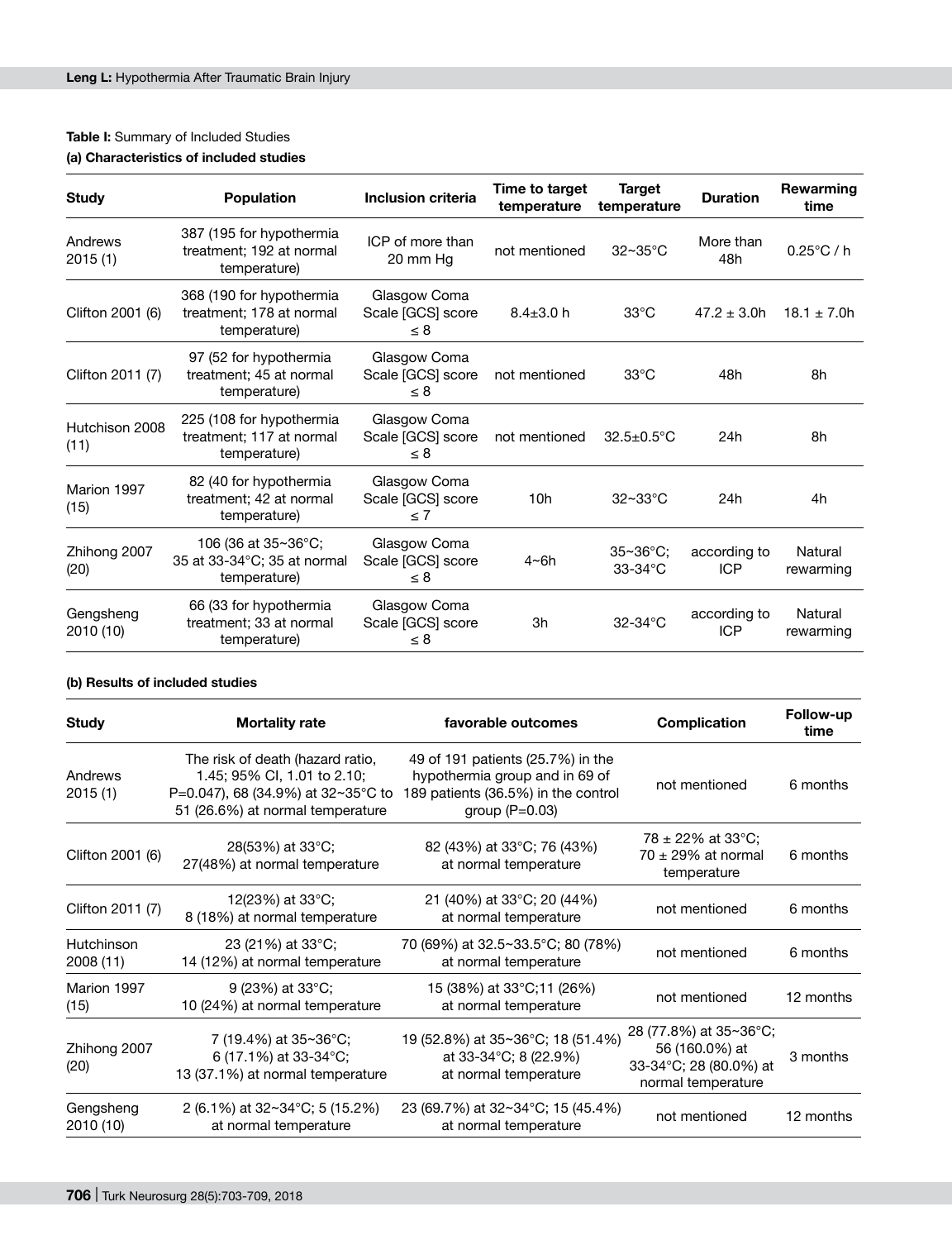

There was much variability in adverse events reported by studies in this meta-analysis. Clifton et al. found that 10% of the patients in the hypothermia group and 3% of those in the normothermia group had critical hypotension (a mean arterial pressure of less than 70 mm Hg associated with organ failure) for two or more consecutive hours (p=0.01) (6). Bradycardia associated with hypotension for two or more consecutive hours occurred in 16% of the patients in the hypothermia group and 4% of the patients in the normothermia group (p=0.04). The percentage of hospital days on which any complication was recorded was 78±22% for patients in the hypothermia group and 70±29% for patients in the normothermia group (p=0.005).

Zhihong et al. (20) found complication recorded 77.8% (at 35- 36°C) and 160.0% (at 33-34°C) for patients in the hypothermia group and 80.0% for patients in the normothermia group. Clifton et al. found that there were no significant differences in the percentage of patients with any individual complication or group of complications, whether critical or non-critical, between groups (5).

# █ **DISCUSSION**

There was no statistical difference for patients receiving hypothermia and mortality and also for good neurological outcome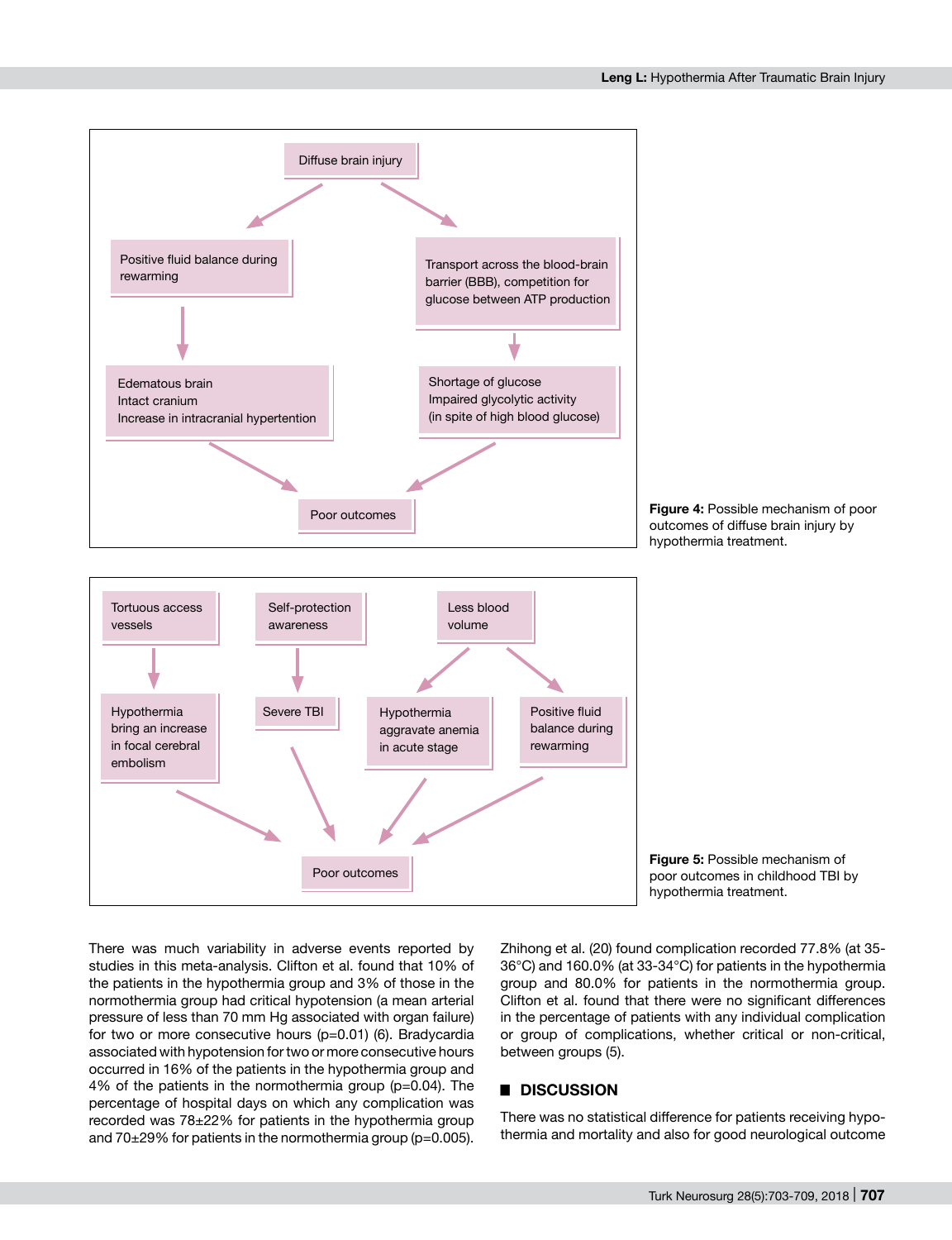(GOS score of 4 or 5) in the 7 clinical trials. We found some interesting points, analyzed the mechanism and provided our speculation. Two Chinese studies showed that hypothermia treatment had better effects on Asian patients, and this seems related to controlled hypothermia at a little higher temperature (33-36°C) (10,20). There was no significant difference of prognosis in the induced hypothermia group (35-36°C) and mild hypothermia group (33-34°C), but these two groups had a much better prognosis than the control group. Regarding complications, the induced hypothermia group and the control group had no significant difference, but were much better than the mild hypothermia group. The hypothermia treatment on TBI seems had good outcomes on focal lesions, in adult patients. We try to explain this finding (Figures 4, 5). First, in the 2001 Clifton's trial, there was an average delay of 8.4 hours in attaining the target temperature. The subgroup of patients in this trial who were initially hypothermic and then randomized to hypothermia had a significant long-term neurological advantage compared to normothermia (8). While Clifton's second randomized trial in 2011 achieved faster and earlier induction of hypothermia, other limitations again probably negated any benefit achieved by this study design improvement. However, any future trial should aim to achieve hypothermia as early as possible and ideally at the location of the traumatic event. Second, in severe TBI the generalized swelling of brain tissue frequently persists for over 48 hours. It is therefore likely that therapeutic levels of hypothermia lasting for only 48 hours were insufficient. This assertion is supported by evidence from several meta-analyses including the brain trauma foundation (BTF) meta-analysis finding that trials of prophylactic hypothermia longer than 48 hours were associated with significantly reduced mortality (9). The pathophysiology of TBI helps to explain why there may be benefit to performing hypothermia beyond 48 hours. In a recent observational research of ICP after TBI, only one-third of patients achieved their peak ICP within the first 2 days after injury, and 20% did not achieve their highest ICP until after day 5. A number of studies have reported a rebound increase in ICP associated with the discontinuation of cooling, perhaps negating any benefit accrued during the first 48 hours of cooling. In earlier studies, a 24–48 hour duration of cooling was chosen because of concerns that longer periods of hypothermia would be associated with increased risk of adverse events. However, increased duration of hypothermia has not been shown to increase risk of delayed hemorrhage or pneumonia. Future trials investigating the protective effects of therapeutic hypothermia should ensure hypothermia is maintained in excess of 48 hours. Further research may elucidate whether earlier implementation of hypothermia therapy or more prolonged hypothermia therapy would improve the outcome with severe TBI. Third, the Clifton's trials withdrew hypothermia on a time-based trigger rather than according to a physiological trigger. Rewarming of patients despite ongoing increases in ICP is not considered optimal clinical practice (16). Hypothermia should ideally be withdrawn using a physiological trigger and over a gradual period to avoid uncontrolled intracranial hypertension. The 2 Chinese studies withdrew hypothermia according to a physiological trigger (ICP) and over a gradual period to avoid intracranial hypertension. And the results of these 2 studies showed that the prognosis of hypothermia group was much better than the control group. Future research may shed new light on this field.

# █ **CONCLUSION**

The results of these clinical trials suggest that the effects of hypothermia on TBI were heterogeneous. Hypothermia treatment for TBI seems to provide good outcomes in focal lesions in adult patients, Asian patients, and at a relatively higher temperature (33-36°C).

#### █ **REFERENCES**

- 1. Andrews PJ, Sinclair HL, Rodriguez A, Harris BA, Battison CG, Rhodes JK, Murray GD; Eurotherm3235 Trial Collaborators: Hypothermia for intracranial hypertension after traumatic brain injury. N Engl J Med 373(25):2403-2412, 2015
- 2. Bernard SA, Gray TW, Buist MD, Jones BM, Silvester W, Gutteridge G, Smith K: Treatment of comatose survivors of out-of-hospital cardiac arrest with induced hypothermia. N Engl J Med 346:557-563, 2002
- 3. Chatzipanteli K, Alonso OF, Kraydieh S: Importance of posttraumatic hypothermia and hyperthermia on the inflammatory response after fluid percussion brain injury: Biochemical and immunocytochemical studies. J Cereb Blood Flow Metab 20:531-542, 2000
- 4. Cheung KW, Green RS, Magee KD: Systematic review of randomized controlled trials of therapeutic hypothermia as a neuroprotectant in post-cardiac arrest patients. CJEM 8:329- 337, 2006
- 5. Clifton GL, Miller ER, Choi SC, Levin HS, McCauley S, Smith KR Jr, Muizelaar JP, Marion DW, Luerssen TG: Hypothermia on admission in patients with severe brain injury. J Neurotrauma 19(3): 293-301, 2001
- 6. Clifton GL, Miller ER, Choi SC, Levin HS, McCauley S, Smith KR Jr, Muizelaar JP, Wagner FC Jr, Marion DW, Luerssen TG, Chesnut RM, Schwartz M: Lack of effect of induction of hypothermia after acute brain injury. N Engl J Med 344(8): 556-563, 2001.
- 7. Clifton GL, Valadka A, Zygun D, Coffey CS, Drever P, Fourwinds S, Janis LS, Wilde E, Taylor P, Harshman K, Conley A, Puccio A, Levin HS, McCauley SR, Bucholz RD, Smith KR, Schmidt JH, Scott JN, Yonas H, Okonkwo DO: Very early hypothermia induction in patients with severe brain injury (the National Acute Brain Injury Study: Hypothermia II): A randomised trial. Lancet Neurol 10(2):131–139, 2011
- 8. Coles JP, Fryer TD, Smielewski P, Rice K, Clark JC, Pickard JD, Menon DK: Defining ischemic burden after traumatic brain injury using 15O PET imaging of cerebral physiology. J Cereb Blood Flow Metab 24:191-201, 2004
- 9. Corwin HL, Gettinger A, Fabian TC, May A, Pearl RG, Heard S, An R, Bowers PJ, Burton P, Klausner MA, Corwin MJ; EPO Critical Care Trials Group: Efficacy and safety of epoetin alfa in critically ill patients. N Engl J Med 357(10):965-976, 2007
- 10. Gengsheng L, You M: Hypothermia effect patient with traumatic brain injury in coagulation, fibrinolysis and inflammation. Chin J Cell Mol Immunol 26(4):385-386, 2010